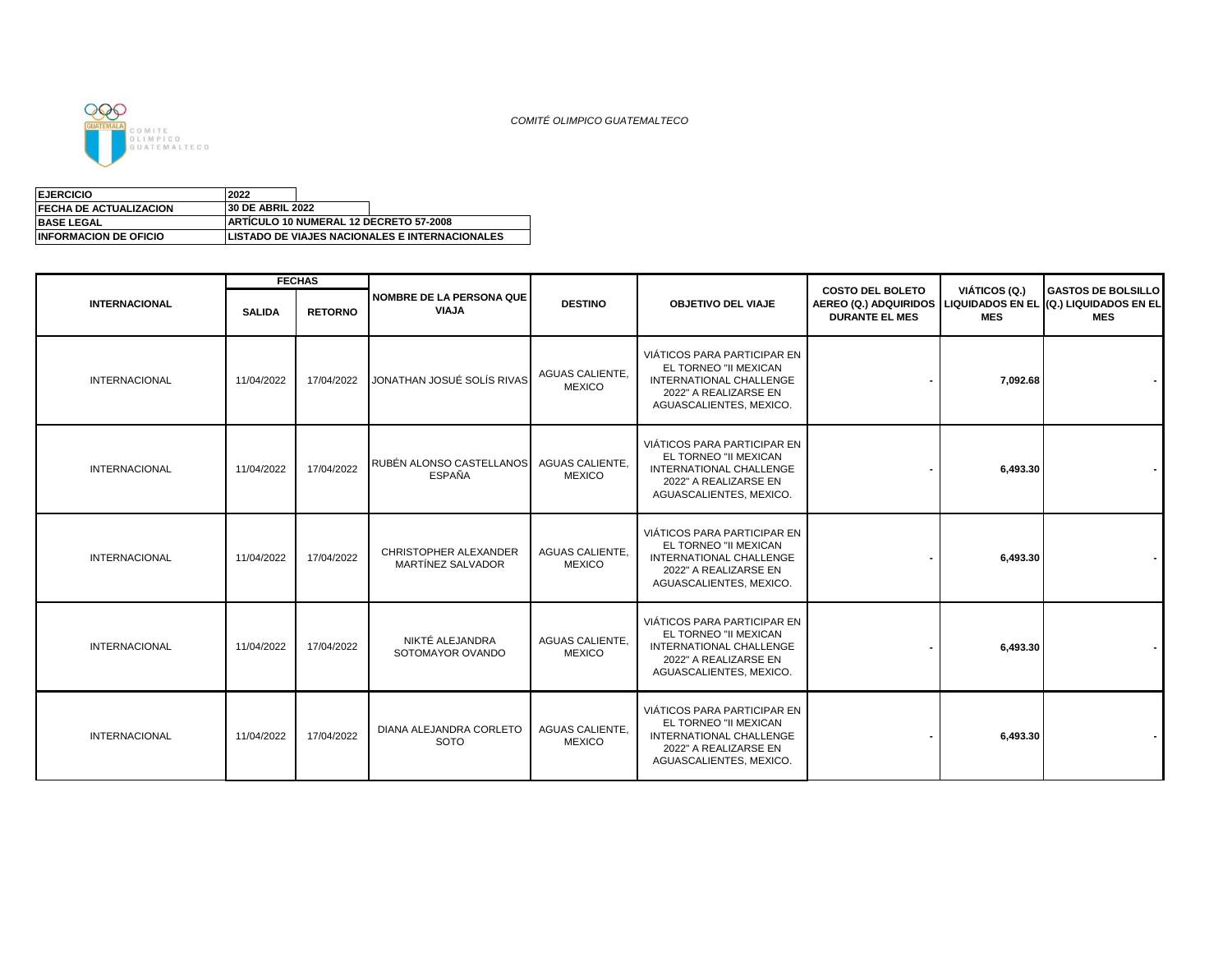|          | 6,493.30  | VIÁTICOS PARA PARTICIPAR EN<br>EL TORNEO "II MEXICAN<br>INTERNATIONAL CHALLENGE<br>2022" A REALIZARSE EN<br>AGUASCALIENTES, MEXICO.                               | <b>AGUAS CALIENTE,</b><br><b>MEXICO</b> | ALEJANDRA JOSÉ PAIZ QUÁN               | 17/04/2022 | 11/04/2022 | <b>INTERNACIONAL</b> |
|----------|-----------|-------------------------------------------------------------------------------------------------------------------------------------------------------------------|-----------------------------------------|----------------------------------------|------------|------------|----------------------|
|          | 6,493.30  | VIÁTICOS PARA PARTICIPAR EN<br>EL TORNEO "II MEXICAN<br>INTERNATIONAL CHALLENGE<br>2022" A REALIZARSE EN<br>AGUASCALIENTES, MEXICO.                               | AGUAS CALIENTE,<br><b>MEXICO</b>        | MARIANA ISABEL PAÍZ QUÁN               | 17/04/2022 | 11/04/2022 | <b>INTERNACIONAL</b> |
|          | 5,094.75  | VIÁTICOS PARA PARTICIPAR EN<br>EL TORNEO "II MEXICAN<br>INTERNATIONAL CHALLENGE<br>2022" A REALIZARSE EN<br>AGUASCALIENTES, MEXICO.                               | <b>AGUAS CALIENTE,</b><br><b>MEXICO</b> | JOSÉ MARÍA SOLÍS SÁNCHEZ               | 17/04/2022 | 11/04/2022 | <b>INTERNACIONAL</b> |
|          | 5,094.74  | VIÁTICOS PARA PARTICIPAR EN<br>EL TORNEO "II MEXICAN<br>INTERNATIONAL CHALLENGE<br>2022" A REALIZARSE EN<br>AGUASCALIENTES, MEXICO.                               | <b>AGUAS CALIENTE,</b><br><b>MEXICO</b> | RODOLFO JOSÉ RAMÍREZ<br>GARCÍA         | 17/04/2022 | 11/04/2022 | <b>INTERNACIONAL</b> |
|          | 11,220.85 | VIÁTICOS PARA PARTICIPAR EN<br>EL TORNEO BRASIL<br><b>INTERNACIONAL</b><br>PARABADMINTON 2022, EN SAO<br>PABLO, BRASIL                                            | SAO PAULO, BRASIL                       | RAÚL EDUARDO ANGUÍANO<br><b>ARAUJO</b> | 25/04/2022 | 17/04/2022 | <b>INTERNACIONAL</b> |
|          | 10,764.19 | VIÁTICOS PARA PARTICIPAR EN<br>EL TORNEO BRASIL<br><b>INTERNACIONAL</b><br>PARABADMINTON 2022, EN SAO<br>PABLO, BRASIL                                            | <b>SAO PAULO, BRASIL</b>                | HEYMARD EMANUEL<br>HUMBLERS SAMAYOA    | 25/04/2022 | 17/04/2022 | <b>INTERNACIONAL</b> |
| 3,775.11 |           | <b>GASTOS DE BOLSILLO POR</b><br>ASISTENCIA A LA REUNION CON<br>PANAM SPORTS, Y EL FORO<br>SOBRE PROGRAMAS DE<br>SOLIDARIDAD, EN MIAMI<br>FLORIDA, ESTADOS UNIDOS | MIAMI FLORIDA,<br><b>ESTADOS UNIDOS</b> | JULIKA QUAN HAANSE                     | 8/08/2022  | 5/04/2022  | <b>INTERNACIONAL</b> |
| 6,471.62 |           | <b>GASTOS DE BOLSILLO POR</b><br>ASISTENCIA A LA REUNION CON<br>PANAM SPORTS, Y EL FORO<br>SOBRE PROGRAMAS DE<br>SOLIDARIDAD, EN MIAMI<br>FLORIDA, ESTADOS UNIDOS | MIAMI FLORIDA,<br><b>ESTADOS UNIDOS</b> | <b>GERARDO ESTRADA MAYORGA</b>         | 8/08/2022  | 5/04/2022  | <b>INTERNACIONAL</b> |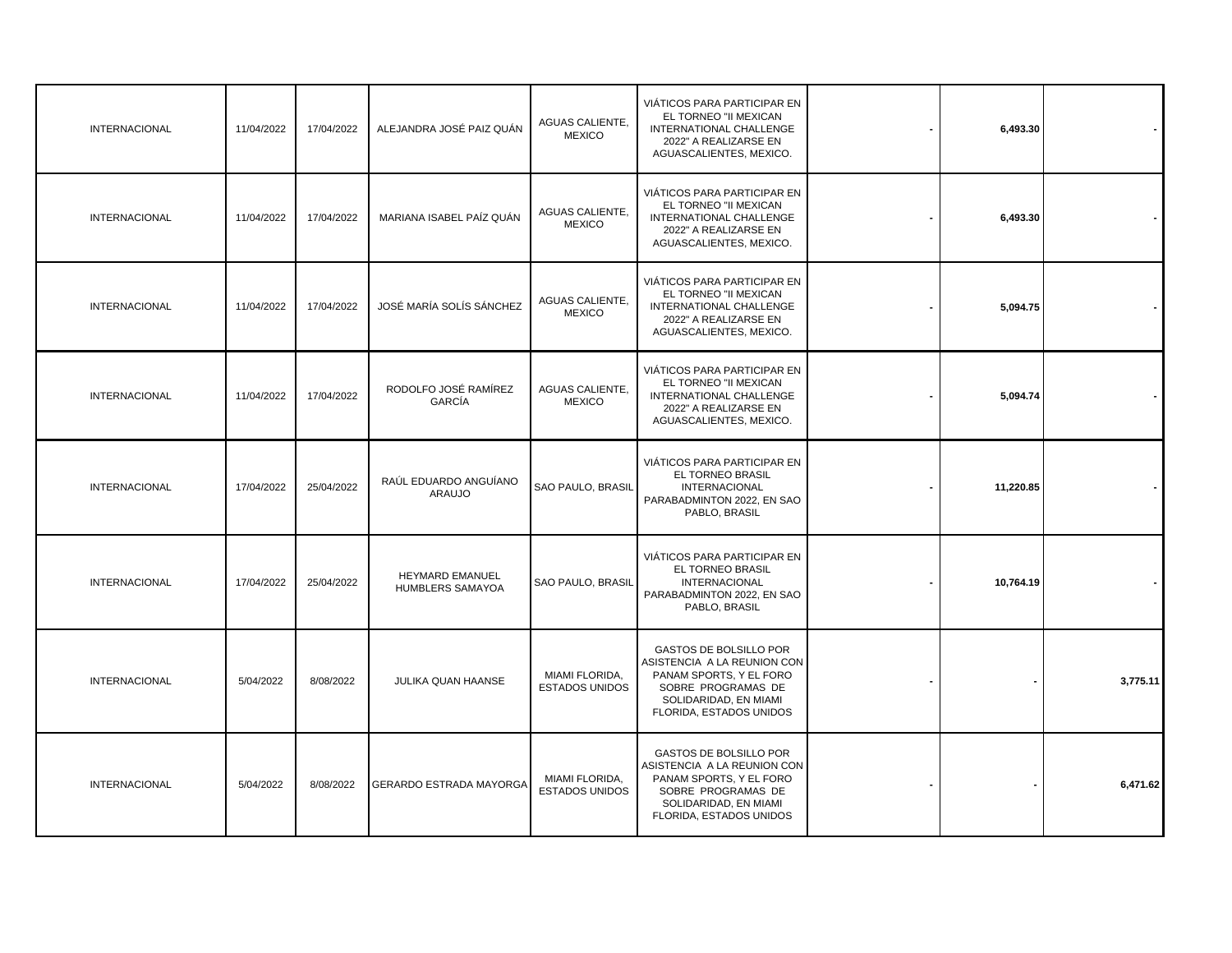| <b>INTERNACIONAL</b> | 5/04/2022  | 8/08/2022  | <b>GERARDO RENÉ AGUIRRE</b><br><b>OESTMANN</b> | MIAMI FLORIDA,<br><b>ESTADOS UNIDOS</b> | GASTOS DE BOLSILLO POR<br>ASISTENCIA A LA REUNION CON<br>PANAM SPORTS, Y EL FORO<br>SOBRE PROGRAMAS DE<br>SOLIDARIDAD, EN MIAMI<br>FLORIDA, ESTADOS UNIDOS |          | 6,471.62 |
|----------------------|------------|------------|------------------------------------------------|-----------------------------------------|------------------------------------------------------------------------------------------------------------------------------------------------------------|----------|----------|
| <b>INTERNACIONAL</b> | 11/03/2022 | 17/03/2022 | LESVIN ANIBAL MARROQUÍN<br><b>CÓRDOVA</b>      | <b>MEXICO</b>                           | VIÁTICOS POR PARTICIPAR EN<br>EL EVENTO "OPEN MEXICAN<br>INTERNATIONAL"                                                                                    | 7,087.08 |          |
| <b>INTERNACIONAL</b> | 26/04/2022 | 28/04/2022 | GUILLERMO JOSÉ LÓPEZ DEL<br><b>CID</b>         | EL SALVADOR                             | VIÁTICOS PARA PARTICIPAR<br>COMO DELEGADO EN EL<br>EVENTO XXV PAN AM INDIVIDUAL<br>CHAMPIONSHIPS 2022, EN EL<br>SALVADOR                                   | 7,653.09 |          |
| <b>INTERNACIONAL</b> | 24/04/2022 | 30/04/2022 | KEVIN HAROLDO CORDÓN<br><b>BUEZO</b>           | EL SALVADOR                             | VIÁTICOS POR PARTICIPACIÓN<br>EN EVENTO XXV PAN AM<br>INDIVIDUAL CHAMPIONSHIPS<br>2022, A REALIZARSE EN CIUDAD<br>DE EL SALVADOR.                          | 4,988.75 |          |
| <b>INTERNACIONAL</b> | 24/04/2022 | 30/04/2022 | JONATHAN JOSUÉ SOLÍS RIVAS                     | EL SALVADOR                             | VIÁTICOS POR PARTICIPACIÓN<br>EN EVENTO XXV PAN AM<br>INDIVIDUAL CHAMPIONSHIPS<br>2022, A REALIZARSE EN CIUDAD<br>DE EL SALVADOR.                          | 4,988.75 |          |
| <b>INTERNACIONAL</b> | 24/04/2022 | 30/04/2022 | RUBÉN ALONSO CASTELLANOS<br><b>ESPAÑA</b>      | EL SALVADOR                             | VIÁTICOS POR PARTICIPACIÓN<br>EN EVENTO XXV PAN AM<br>INDIVIDUAL CHAMPIONSHIPS<br>2022, A REALIZARSE EN CIUDAD<br>DE EL SALVADOR.                          | 4,988.75 |          |
| <b>INTERNACIONAL</b> | 24/04/2022 | 30/04/2022 | CHRISTOPHER ALEXANDER<br>MARTÍNEZ SALVADOR     | EL SALVADOR                             | VIÁTICOS POR PARTICIPACIÓN<br>EN EVENTO XXV PAN AM<br>INDIVIDUAL CHAMPIONSHIPS<br>2022, A REALIZARSE EN CIUDAD<br>DE EL SALVADOR.                          | 4,988.75 |          |
| <b>INTERNACIONAL</b> | 24/04/2022 | 30/04/2022 | NIKTÉ ALEJANDRA<br>SOTOMAYOR OVANDO            | EL SALVADOR                             | VIÁTICOS POR PARTICIPACIÓN<br>EN EVENTO XXV PAN AM<br>INDIVIDUAL CHAMPIONSHIPS<br>2022, A REALIZARSE EN CIUDAD<br>DE EL SALVADOR.                          | 4,988.75 |          |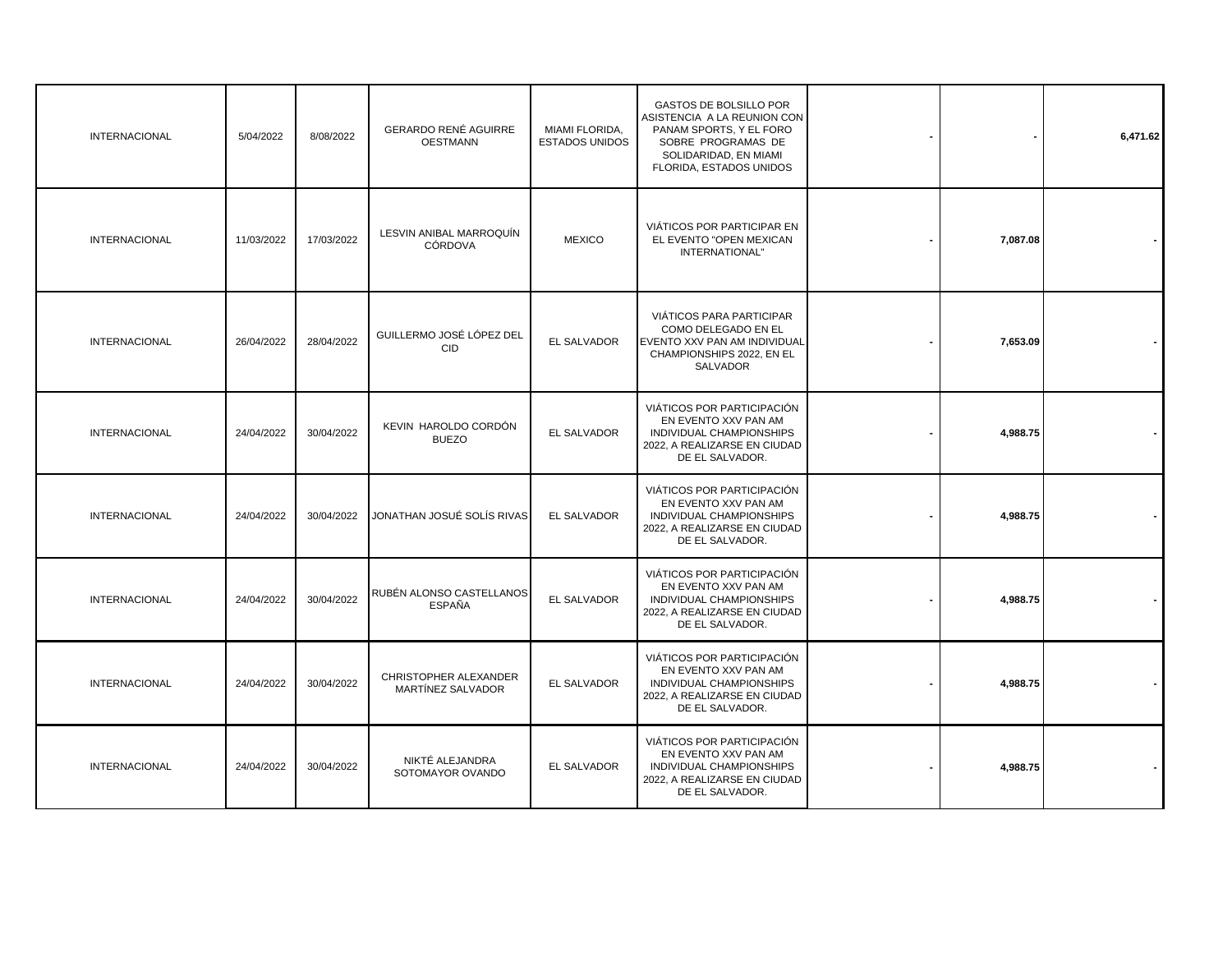| VIÁTICOS POR PARTICIPACIÓN<br>EN EVENTO XXV PAN AM<br><b>EL SALVADOR</b><br>INDIVIDUAL CHAMPIONSHIPS<br>4,988.75<br>2022, A REALIZARSE EN CIUDAD<br>DE EL SALVADOR. |  | DIANA ALEJANDRA CORLETO                   |            |            |                      |
|---------------------------------------------------------------------------------------------------------------------------------------------------------------------|--|-------------------------------------------|------------|------------|----------------------|
|                                                                                                                                                                     |  | <b>SOTO</b>                               | 30/04/2022 | 24/04/2022 | <b>INTERNACIONAL</b> |
| VIÁTICOS POR PARTICIPACIÓN<br>EN EVENTO XXV PAN AM<br><b>EL SALVADOR</b><br>INDIVIDUAL CHAMPIONSHIPS<br>4,988.75<br>2022, A REALIZARSE EN CIUDAD<br>DE EL SALVADOR. |  | ALEJANDRA JOSÉ PAIZ QUÁN                  | 30/04/2022 | 24/04/2022 | <b>INTERNACIONAL</b> |
| VIÁTICOS POR PARTICIPACIÓN<br>EN EVENTO XXV PAN AM<br>EL SALVADOR<br>INDIVIDUAL CHAMPIONSHIPS<br>4,988.75<br>2022, A REALIZARSE EN CIUDAD<br>DE EL SALVADOR.        |  | MARIANA ISABEL PAÍZ QUÁN                  | 30/04/2022 | 24/04/2022 | <b>INTERNACIONAL</b> |
| VIÁTICOS POR PARTICIPACIÓN<br>EN EVENTO XXV PAN AM<br><b>EL SALVADOR</b><br>INDIVIDUAL CHAMPIONSHIPS<br>4,988.75<br>2022, A REALIZARSE EN CIUDAD<br>DE EL SALVADOR. |  | JOSÉ MARÍA SOLÍS SÁNCHEZ                  | 30/04/2022 | 24/04/2022 | <b>INTERNACIONAL</b> |
| VIÁTICOS POR PARTICIPACIÓN<br>EN EVENTO XXV PAN AM<br>EL SALVADOR<br>INDIVIDUAL CHAMPIONSHIPS<br>4,988.75<br>2022, A REALIZARSE EN CIUDAD<br>DE EL SALVADOR.        |  | LESVIN ANIBAL MARROQUÍN<br><b>CÓRDOVA</b> | 30/04/2022 | 24/04/2022 | <b>INTERNACIONAL</b> |
| 16.718.35<br>142,854.68 Q<br><b>TOTAL</b><br>Q<br>Q<br>$\blacksquare$                                                                                               |  |                                           |            |            |                      |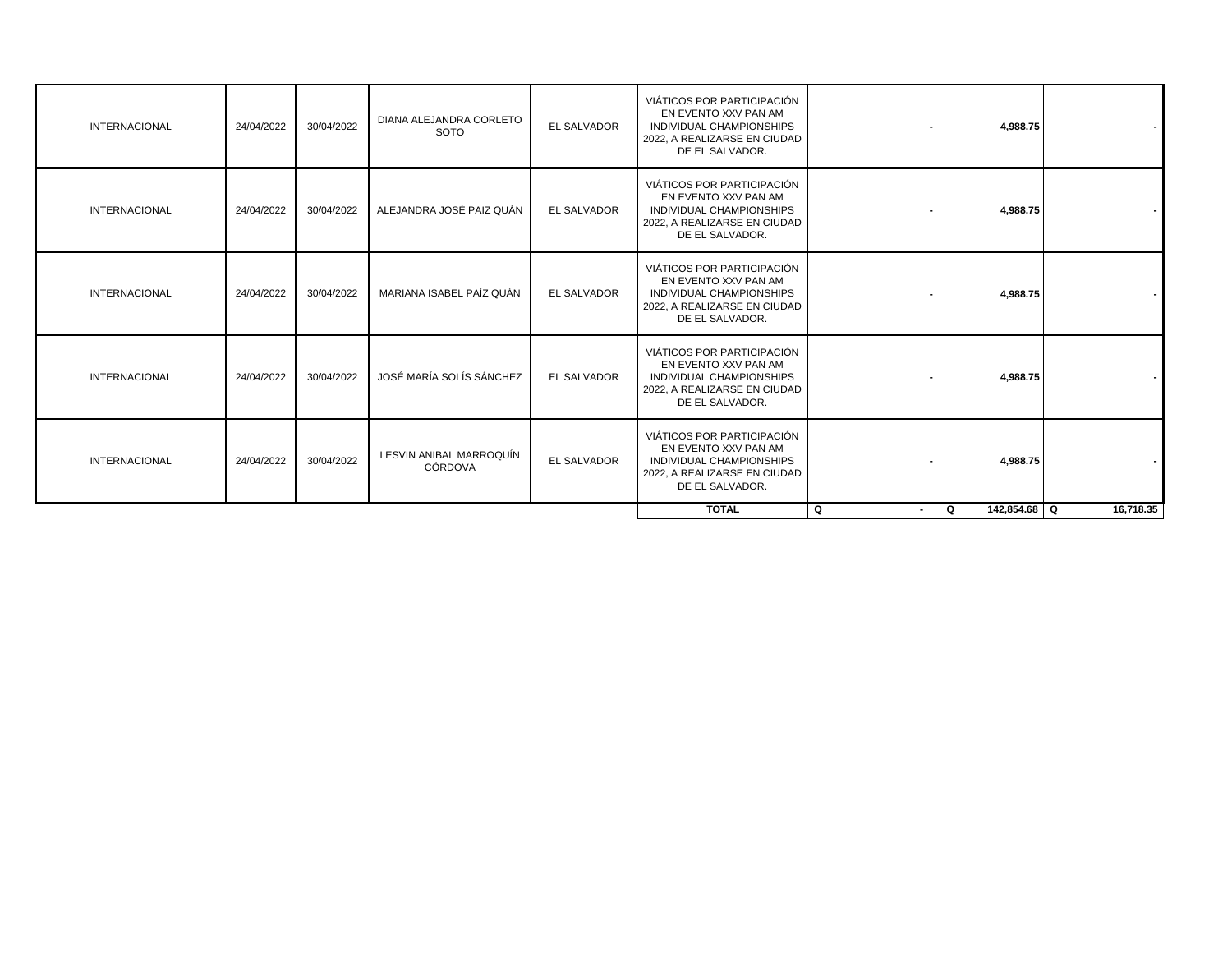

| <b>EJERCICIO</b>              | 2022                    |                                                |                                                       |
|-------------------------------|-------------------------|------------------------------------------------|-------------------------------------------------------|
| <b>FECHA DE ACTUALIZACION</b> | <b>30 DE ABRIL 2022</b> |                                                |                                                       |
| <b>BASE LEGAL</b>             |                         | <b>IARTICULO 10 NUMERAL 12 DECRETO 57-2008</b> |                                                       |
| <b>INFORMACION DE OFICIO</b>  |                         |                                                | <b>LISTADO DE VIAJES NACIONALES E INTERNACIONALES</b> |
|                               |                         |                                                |                                                       |

|                 |               | <b>FECHAS</b>  |                                                |                                         |                                                                                                                                                                                                                  | <b>COSTO DEL BOLETO</b>                                         | VIÁTICOS (Q.) | <b>GASTOS DE</b>                                       |
|-----------------|---------------|----------------|------------------------------------------------|-----------------------------------------|------------------------------------------------------------------------------------------------------------------------------------------------------------------------------------------------------------------|-----------------------------------------------------------------|---------------|--------------------------------------------------------|
| <b>NACIONAL</b> | <b>SALIDA</b> | <b>RETORNO</b> | <b>NOMBRE DE LA PERSONA QUE</b><br>VIAJA       | <b>DESTINO</b>                          | <b>OBJETIVO DEL VIAJE</b>                                                                                                                                                                                        | AEREO (Q.) ADQUIRIDOS LIQUIDADOS EN EL<br><b>DURANTE EL MES</b> | <b>MES</b>    | BOLSILLO (Q.)<br><b>LIQUIDADOS EN EL</b><br><b>MES</b> |
| <b>NACIONAL</b> | 29/03/2022    | 31/03/2022     | JOSE ANDRES DIAZ MOLINA                        | COMPLEJO DEPORTIVO DE<br>QUETZALTENANGO | VIÁTICOS PARA EVALUACIÓN DE<br>TERRENO PARA LOS ATLETAS<br>PRIORIZADOS DE MARCHA (MIRNA<br>ORTIZ, ERICK BARRONDO, JOSÉ<br>ORTIZ, Y BRYAN MATIAS).                                                                |                                                                 | 940.00        |                                                        |
| <b>NACIONAL</b> | 8/04/2022     | 11/04/2022     | JOEL ZECEÑA GARCIA                             | SANTA ELENA, PETEN                      | VIÁTICOS PARA TRASLADO DE<br>GRUPO DE JUECES DE ZONA Y<br>PERSONAL ADMINISTRATIVO PARA<br>LA REALIZACION DE LA 3RA FECHA<br>DEL CAMPEONATO NACIONAL DE<br>MOTOCROSS EN LA PISTA LOS<br>LAURELES, SANTA ANA PETEN |                                                                 | 1,400.00      |                                                        |
| <b>NACIONAL</b> | 8/04/2022     | 11/04/2022     | <b>CARLOS ANTONIO TORRES</b><br><b>ESCOBAR</b> | SANTA ELENA. PETEN                      | VIÁTICOS PARA TRASLADO DE<br>EQUIPO, TOLDOS, SONIDO Y<br>TARIMA QUE SERA UTILIZADO EN<br>LA 3RA FECHA DEL CAMPEONATO<br>NACIONAL D EMOTOCROSS, EN<br>PISTA LOS LAURELES, SANTA ANA<br>PETEN                      |                                                                 | 1,400.00      |                                                        |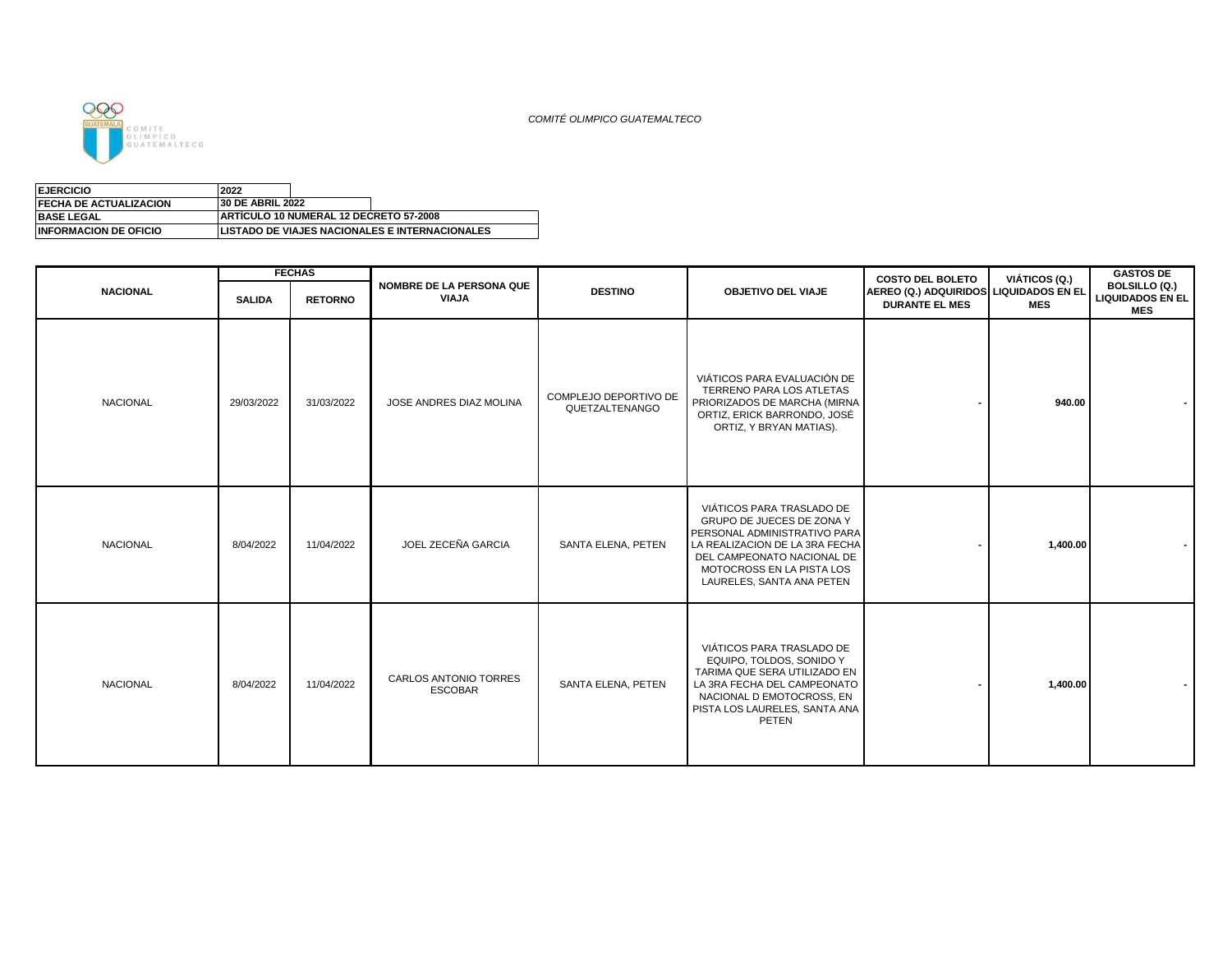| <b>NACIONAL</b> | 26/04/2022 | 28/04/2022 | JOEL ENRIQUE CAMO ALDANA         | DEPARTAMENTO DE<br>QUETZALTENANGO         | VIÁTICOS POR TRASLADO DE<br>PERSONAL QUE PARTICIPARA EN<br><b>ACTIVIDADES PARA EL</b><br>DESARROLLO DEPORTIVO DE<br>NIÑAS, NIÑOS Y JÓVENES CON<br>DISCAPACIDAD, EN LA ACTIVIDAD<br>"BASE DE ENTRENAMIENTO" EL<br>CUAL SE REALIZARA EN EL<br>COMPLEJO DEPORTIVO DE XELA. |                     | 940.00          |        |
|-----------------|------------|------------|----------------------------------|-------------------------------------------|-------------------------------------------------------------------------------------------------------------------------------------------------------------------------------------------------------------------------------------------------------------------------|---------------------|-----------------|--------|
| <b>NACIONAL</b> | 30/04/2022 | 1/05/2022  | ALLAN ARIEL AGUSTÍN<br>RODRÍGUEZ | EL PAREDÓN, SIPACATE,<br><b>ESCUINTLA</b> | VIÁTICOS POR COBERTURA DE<br>PRENSA A EVENTO TRIATLÓN 70.3.<br>EN EL PAREDON, SIPACATE,<br>ESCUINTLA.                                                                                                                                                                   |                     | 540.00          |        |
| <b>NACIONAL</b> | 3/05/2022  | 4/05/2022  | SERGIO RODOLFO VARGAS<br>SAETZ   | COMPLEJO DEPORTIVO DE<br>RETALHULEU       | VIÁTICOS PARA CAPACITACIÓN DE<br>VALORES OLÍMPICOS CON LA<br>FEDERACIÓN NACIONAL DE BOXEO                                                                                                                                                                               |                     | 540.00          |        |
|                 |            |            |                                  |                                           | <b>TOTAL</b>                                                                                                                                                                                                                                                            | Q<br>$\blacksquare$ | 5,760.00 Q<br>Q | $\sim$ |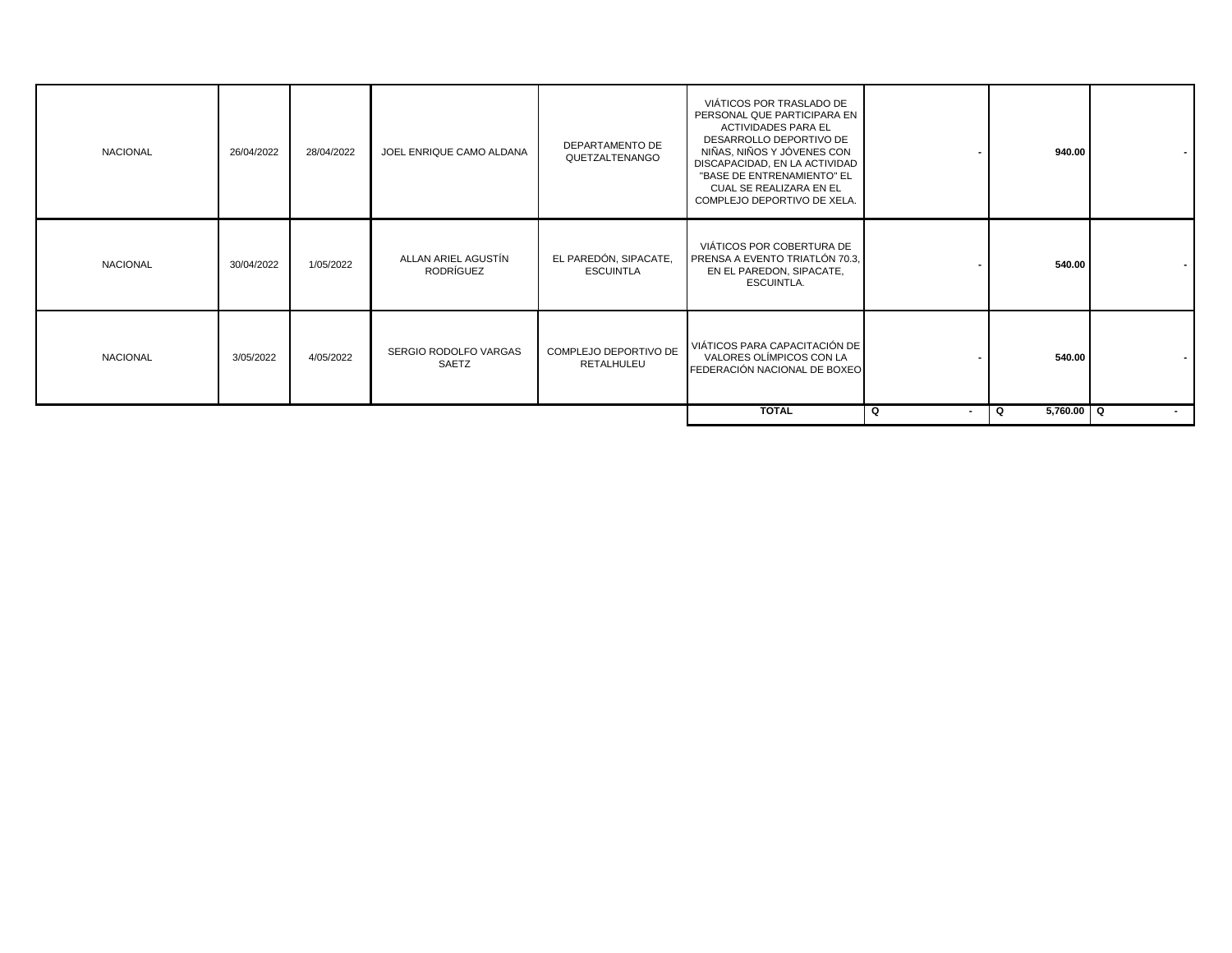## *COMITÉ OLIMPICO GUATEMALTECO*



Suma de MONTO

| <b>EJERCICIO</b>   | 2022                                                  |
|--------------------|-------------------------------------------------------|
| <b>FECHA</b>       | DEL 01 AL 30 DE ABRIL                                 |
| <b>BASE LEGAL</b>  | ARTÍCULO 10 NUMERAL 12 DECRETO 57-2008                |
| <b>INFORMACION</b> | <b>LISTADO DE VIAJES NACIONALES E INTERNACIONALES</b> |

| <b>NACIONAL /</b>    | <b>FECHAS</b> |                | NOMBRE DE LA PERSONA QUE VIAJA                            | <b>DESTINO</b>                             | <b>OBJETIVO DEL VIAJE</b>                                                                         | <b>COSTO DEL BOLETO</b><br>AEREO (Q.)<br><b>ADQUIRIDO</b> | VIATICOS (Q.)<br><b>LIQUIDADOS EN</b> | <b>GASTOS DE</b><br><b>BOLSILLO (Q.)</b>      |
|----------------------|---------------|----------------|-----------------------------------------------------------|--------------------------------------------|---------------------------------------------------------------------------------------------------|-----------------------------------------------------------|---------------------------------------|-----------------------------------------------|
| <b>INTERNACIONAL</b> | <b>SALIDA</b> | <b>RETORNO</b> |                                                           |                                            |                                                                                                   | <b>DURANTE EL MES</b><br><b>DE ABRIL</b>                  | <b>EL MES DE ABRIL</b>                | <b>IQUIDADOS EN EL</b><br><b>MES DE ABRIL</b> |
| <b>INTERNACIONAL</b> | 11/04/2022    | 17/04/2022     | JONATHAN JOSUE SOLIS RIVAS-<br><b>ATLETA</b>              | AGUASCALIENTES, MEXICO                     | POR PARTICIPACION EN "II MEXICAN<br>INTERNATIONAL CHALLENGE 2022"                                 | 9,607.70                                                  |                                       |                                               |
| <b>INTERNACIONAL</b> | 11/04/2022    | 17/04/2022     | RUBEN ALONSO CASTELLANOS<br>ESPAÑA-ATLETA                 | AGUASCALIENTES, MEXICO                     | POR PARTICIPACION EN "II MEXICAN<br>INTERNATIONAL CHALLENGE 2022"                                 | 9,607.70                                                  |                                       |                                               |
| <b>INTERNACIONAL</b> | 11/04/2022    | 17/04/2022     | CHRISTOPHER ALEXANDER MARTINEZ<br>SALVADOR-ATLETA         | AGUASCALIENTES, MEXICO                     | POR PARTICIPACION EN "II MEXICAN<br>INTERNATIONAL CHALLENGE 2022"                                 | 9,607.70                                                  |                                       |                                               |
| <b>INTERNACIONAL</b> | 11/04/2022    | 17/04/2022     | NIKTE ALEJANDRA SOTOMAYOR<br>OVANDO-ATLETA                | AGUASCALIENTES, MEXICO                     | POR PARTICIPACION EN "II MEXICAN<br>INTERNATIONAL CHALLENGE 2022"                                 | 9,607.70                                                  |                                       |                                               |
| <b>INTERNACIONAL</b> | 11/04/2022    | 17/04/2022     | DIANA ALEJANDRA CORLETO SOTO-<br><b>ATLETA</b>            | AGUASCALIENTES, MEXICO                     | POR PARTICIPACION EN "II MEXICAN<br>INTERNATIONAL CHALLENGE 2022"                                 | 9,607.70                                                  |                                       |                                               |
| <b>INTERNACIONAL</b> | 11/04/2022    | 17/04/2022     | ALEJANDRA JOSE PAIZ QUAN-ATLETA                           | AGUASCALIENTES, MEXICO                     | POR PARTICIPACION EN "II MEXICAN<br>INTERNATIONAL CHALLENGE 2022"                                 | 9.607.70                                                  |                                       |                                               |
| <b>INTERNACIONAL</b> | 11/04/2022    | 17/04/2022     | MARIANA ISABEL PAIZ QUAN-ATLETA                           | AGUASCALIENTES, MEXICO                     | POR PARTICIPACION EN "II MEXICAN<br>INTERNATIONAL CHALLENGE 2022"                                 | 9.607.70                                                  |                                       |                                               |
| <b>INTERNACIONAL</b> | 11/04/2022    | 17/04/2022     | JOSE MARIA SOLIS SANCHEZ-<br><b>ENTRENADOR</b>            | AGUASCALIENTES, MEXICO                     | POR PARTICIPACION EN "II MEXICAN<br>INTERNATIONAL CHALLENGE 2022"                                 | 9.607.70                                                  |                                       |                                               |
| <b>INTERNACIONAL</b> | 11/04/2022    | 17/04/2022     | RODOLFO JOSE RAMIREZ GARCIA-<br><b>ENTRENADOR</b>         | AGUASCALIENTES, MEXICO                     | POR PARTICIPACION EN "II MEXICAN<br>INTERNATIONAL CHALLENGE 2022"                                 | 9,607.70                                                  |                                       |                                               |
| <b>INTERNACIONAL</b> | 18/04/2022    | 13/05/2022     | JOSE MANUEL ARANA CASTILLO-<br><b>PARTICIPANTE</b>        | BARCELONA, ESPAÑA                          | POR PARTICIPACION EN "CURSO DE<br>CIENCIAS APLICADAS AL DEPORTE<br>PARA ENTRENADORES EDICION 43". | 13,017.16                                                 |                                       |                                               |
| <b>INTERNACIONAL</b> | 18/04/2022    | 13/05/2022     | KENIA RUBI DE PAZ DE LEON-<br><b>PÁRTICIPANTE</b>         | BARCELONA, ESPAÑA                          | POR PARTICIPACION EN "CURSO DE<br>CIENCIAS APLICADAS AL DEPORTE<br>PARA ENTRENADORES EDICION 43". | 13,017.17                                                 |                                       |                                               |
| <b>INTERNACIONAL</b> | 18/04/2022    | 13/05/2022     | JUAN DE MATA MORALES-<br><b>PARTICIPANTE</b>              | BARCELONA, ESPAÑA                          | POR PARTICIPACION EN "CURSO DE<br>CIENCIAS APLICADAS AL DEPORTE<br>PARA ENTRENADORES EDICION 43". | 13.017.16                                                 |                                       |                                               |
| <b>INTERNACIONAL</b> | 02/05/2022    | 07/05/2022     | MARIA ALEJANDRA HIGUEROS LUNA-<br><b>ATLETA</b>           | PUNTA CANA, REPUBLICA<br><b>DOMINICANA</b> | POR PARTICIPACION EN "XXII<br>CAMPEONATO PANAMERICANO<br>SENIOR 2022 G-4" Y "OMINICAN OPEN        | 6,475.10                                                  |                                       |                                               |
| <b>INTERNACIONAL</b> | 02/05/2022    | 07/05/2022     | <b>HECTOR GEOVANNY MORALES</b><br>ALVAREZ-ATLETA          | PUNTA CANA, REPUBLICA<br><b>DOMINICANA</b> | POR PARTICIPACION EN "XXII<br>CAMPEONATO PANAMERICANO<br>SENIOR 2022 G-4" Y "OMINICAN OPEN        | 6,475.10                                                  |                                       |                                               |
| <b>INTERNACIONAL</b> | 02/05/2022    | 07/05/2022     | ANDREA ALEJANDRA ICUTE GONZALEZ-<br><b>ATLETA</b>         | PUNTA CANA, REPUBLICA<br><b>DOMINICANA</b> | POR PARTICIPACION EN "XXII<br>CAMPEONATO PANAMERICANO<br>SENIOR 2022 G-4" Y "OMINICAN OPEN        | 6,475.10                                                  |                                       |                                               |
| <b>INTERNACIONAL</b> | 02/05/2022    | 07/05/2022     | HECTOR ADOLFO COY CHEN-ATLETA                             | PUNTA CANA, REPUBLICA<br><b>DOMINICANA</b> | POR PARTICIPACION EN "XXII<br>CAMPEONATO PANAMERICANO<br>SENIOR 2022 G-4" Y "OMINICAN OPEN        | 6,475.10                                                  |                                       |                                               |
| <b>INTERNACIONAL</b> | 02/05/2022    | 07/05/2022     | RICARDO SAUL ESTEBAN LORENTI<br>ORELLANA-DIRECTOR TECNICO | PUNTA CANA, REPUBLICA<br><b>DOMINICANA</b> | POR PARTICIPACION EN "XXII<br>CAMPEONATO PANAMERICANO<br>SENIOR 2022 G-4" Y "OMINICAN OPEN        | 6,475.10                                                  |                                       |                                               |
| INTERNACIONAL        | 17/04/2022    | 25/04/2022     | RAUL EDUARDO ANGUIANO ARAUJO-<br><b>ATLETA</b>            | SAO PAULO, BRASIL                          | POR PARTICIPACION EN "BRAZIL<br>INTERNATIONAL PARABADMINTON<br>2022"                              | 11,103.40                                                 |                                       |                                               |